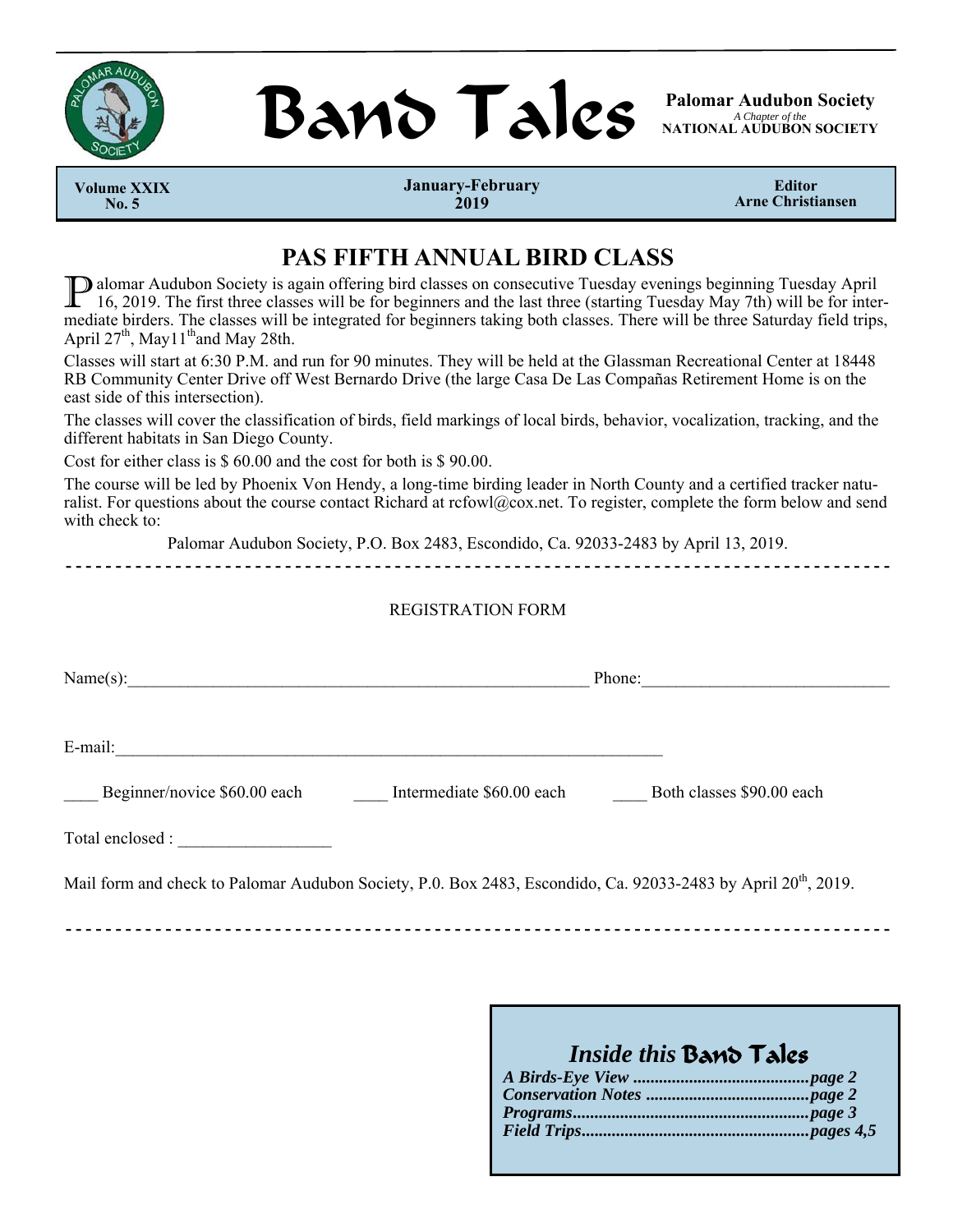## **A BIRD'S EYE VIEW** *Penny Hernandez, President*

 $\sqrt{\frac{7}{9}}$  OW!! Another year gone and what a good year PAS had…

Palomar Audubon had huge success with our birding classes and hope 2019 classes are as successful. Richard Fowler has also headed up our



"Save a Thousand Acres" campaign. We have helped The Escondido Creek Conservancy purchase the Mountain Gate Property and are on the way to purchasing the John Henry Property. Thank you to our Members who helped with the mailings and those who have donated.

Speaking of education, how about Alice Holmes success at Sundance Elementary School. We have helped another generation to learn to appreciate the environment and the birds that are supported by that environment. Alice has had help with her success by chapter members, parents of those students and Hewlett Packard Corporation, plus a great professional photographer. Another school (in Valley Center) is showing interest in the same program for the New Year.

Those of you who birded in Arizona with our PAS group this year had a wonderful trip. Members got a chance to see new life birds, what could be more fun for a birder. Dianne and Hal Benham did a great job organizing the trip and are working to find another trip for this coming year.

What about that Jim Beckman? Not only has he planned the fabulous programs and field trips, but he and Doug Walkley worked their magic on finding great locations, and even better Scholarship Winners. They already have our winner for 2019.

We start our new year with the Christmas Bird Count, January  $5<sup>th</sup>$ , 2019 and in February PAS will be sponsoring the Southern California Council meeting. It's a meeting where all Southern California chapters get together to discuss Audubon business and hear what other chapters are doing. All members are welcome to attend and to participate in the meeting. More information on location, etc. to follow.

Thank you all for the great year and please continue to support your chapter.

Renny

#### **CONSERVATION NOTES** *Richard Fowler, Conservation Chair*

## **MOUNTAIN GATE WALKABOUT**

On October 27<sup>th</sup> Palomar Audubon Board members of Daley Ranch and The Escondido Creek Conservancy (TECC) for a tour of the recently acquired 693 acre Mountain Gate property. The

purchase of this property was aided by your generous support for the Palomar Audubon's 2017 "Save 1000 Acres" campaign.

The purchase is locate off the Meadow Mountain Road exit on Interstate 15 north of Escondido. We all gathered at the Park and Ride off the freeway and caravaned to the site close by.



Our first stop was an old cement block building which TECC plans to convert to a nature center/research center. Plans are developing for a variety of activities that will be centered there. We then drove and walked to high points on the property. To the East we had a commanding view of Daley Ranch and to the West a view all the way to the ocean. Most of the land surrounding the property was undeveloped or sparsely populated. The property itself is divided into an old avocado orchard and native habitat of California Sage, Chamise, and Buckwheat. The avocado trees are mostly dead and are being removed.

After the tour and plenty of photos of the giant boulders (including elephant rock) and the setting sun, we gathered for fellowship with the folks from Daley Ranch and TECC. It was a sublime experience. Dusk was approaching, the view was 360 degrees, and the company great. Champagne and great snacks also helped. Hats off to Ann and Meghan of TECC for making this meeting happen. Look forward to your own trip to Mountain Gate at some point in the future.



## **2019 PAS SCHOLARSHIP AWARD**

P alomar Audubon Society has a multifaceted mission, including a community outreach program with several special initiatives. One of these initiatives is our teen scholarship program. This year we will provide a 100% scholarship award for a week long educational summer camp on birding conducted by the National Audubon Society at Hog Island, Maine. The recipient of our 2019 Scholarship award is Aedyn Loefke. Aedyn is 14 years old and really got hooked on birds five years ago when he was 9 years old. At that time, Aedyn vividly remembers a PAS field trip to Kumeyaay Lake in Santee where a beautiful male Summer Tanager was found. His favorite birds are the Greater Roadrunner and California Quail. An interesting tidbit about Aedyn is that on a PAS field trip at the Salt Works in National City, he helped rescue a Brant Goose that got oil-soaked and couldn't fly. Also, at his Valley Center home he raises Doves. He has fifteen of them now. Congratulations Aedyn!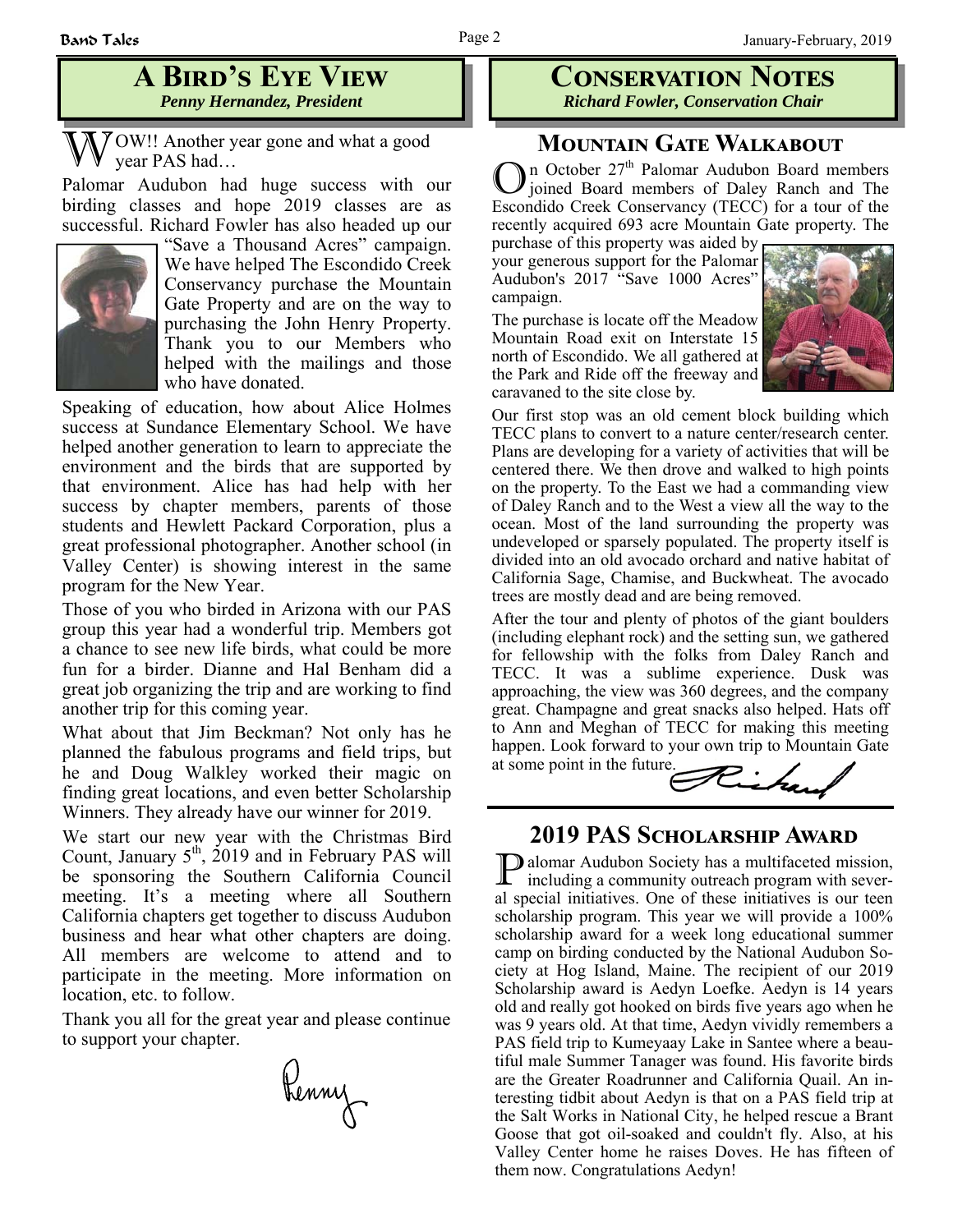# **FROM AUDUBON NATIONAL**

### **HIGHLIGHTS & WINS FROM 2018**

In many ways 2018 was a challenging year for birds, but despite that we have a lot to celebrate. Decisionmakers heard from you more than 667,500 times! Together we helped protect birds and the places they need while making progress on Audubon's five core conservation priorities: Coasts, Working Lands, Water, Bird-Friendly Communities, and Climate. Here is a short list of some of the most important ways we worked together to protect birds this year.

#### **1. Defended Our Nation's Most Important Bird-Protection Law**

Audubon has led the charge to defend America's most important and successful bird-protection law—the Migratory Bird Treaty Act. The MBTA, which was signed into law in 1918, has sparked a century of conservation action and has led to decades of successful partnerships with industry. Under the Administration's

# **PROGRAMS**

*Please join us for our interesting monthly program and refreshments at the Remington Club, 16916 Hierba Drive, Rancho Bernardo. There is a social period beginning at 6:30 pm with the meeting and program getting under way p***rom***ptly at 7:00 pm.*

## **Thursday, January 24th Christopher Adler "Twelve Days in Borneo"**

C hristopher presents an overview of a recent guided birding trip to Sabah state, Malaysia, at the northern end of the island of Borneo. The island is a prize birding destination for a large number of endemic species, owing in part to Mt. Kinabalu, one of the highest mountains in Southeast Asia, and for a mix of Sundaic and mainland Indochinese species, and even a few Philippine species. With photos and audio recordings from the trip, Christopher's presentation will include a wide variety of spectacular tropical species such as broadbills, hornbills and spiderhunters, as well as endemic mammals encountered such as elephants and primates.

Christopher Adler moved to San Diego in 1999 to join the faculty at the University of San Diego where he is now Professor of Music and affiliated faculty with the Asian Studies Program. He works as a composer and performer of contemporary chamber music, and researches and performs traditional music from Thailand, Laos and Okinawa. He began birding in 2002 and has traveled extensively throughout Thailand and neighboring countries, appending birding to research trips whenever possible.

**Mark your calendars, don't miss this one!** 

new interpretation of the law, the MBTA's protections apply only to activities that *purposefully* kill birds, giving industries a free pass for bird deaths, including those from major oil spills. Any "incidental" deaths—no matter how preventable, avoidable, or devastating the impact on birds—becomes immune from enforcement. This radical, irresponsible interpretation has been disavowed by 17 former Department of the Interior officials from both Republican and Democratic administrations, 500 organizations from all 50 states, and dozens of members of Congress in both the House and the Senate. In response, Audubon and a number of partners in conservation filed *National Audubon Society v. Department of the Interior*, a federal lawsuit defending the MBTA; eight states recently filed suit as well.

More than 50,000 Audubon members took action to tell Congress and Secretary of the Interior Ryan Zinke to protect birds. Audubon members also helped to pass at least 52 Year of the Bird proclamations at the state and local level all across the country.

**2. Acted Locally to Save Birds** 

*(Continued on page 5)* 

# **Thursday, February 28th Joao Jara**

**"The Birds of Iberia"**

This is a photographic presentation with an emphasis on why the Iberian Peninsula is such a special region in Europe and in the world, from the birds and wildlife point of view (including several endemic bird species). Other than nature, there are also numerous other interesting facets to explore in this fascinating region. We'll also talk about some of the practical aspects, should you plan a visit. João was born in Lisbon and studied biology at the Faculdade de Ciências de Lisboa, from where he developed his professional career in the pharmaceutical industry, as senior manager and director of various multinational companies. With some 35 years of field experience, he has an intimate knowledge of the birds and birding in Portugal. He has traveled extensively in Europe, Africa, Asia and the Americas with birding as the main objective. João was a member of the board of SPEA (the Portuguese Society for the Study of Birds, currently BirdLife in Portugal) and was a voting member of the Portuguese Rarities Committee from 2005 until 2011 and chairman of the committee from 2007 until 2011. Author and co-author of articles about birds, João has led many field tours (in Portugal, Spain and other destinations), as well as bird identification courses. In 2008, he launched the first Portuguese company totally dedicated to the organization of birdwatching tours, Birds & Nature Tours Portugal, being responsible for the management of the company and also guiding many of its tours. Besides birds, he has an active special interest in amphibians, reptiles and fish.

**Mark your calendars! This will be a very interesting presentation. Don't miss it!**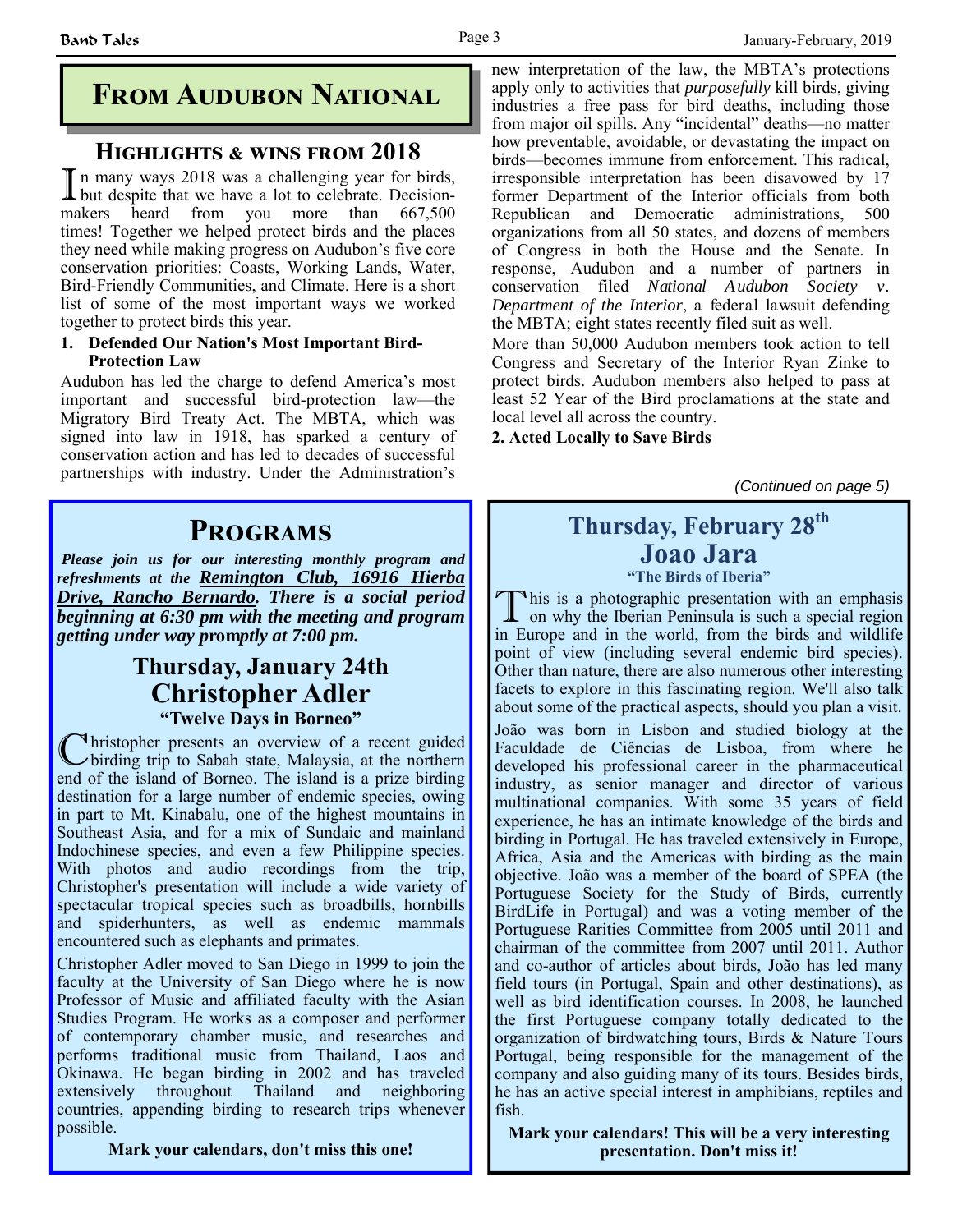## **FIELD TRIPS** *Jim Beckman*

The ther a seasoned birder or a beginner, you are welcome to join us. For more information call the trip leader shown below. Heavy rain cancels trips. Locations in Thomas Guide Coordinates are shown in parenthesis as (Page-Column Row). Ratings: 1=easy, suitable for all levels, 2=moderate, a bit more walking and possibly some hilly terrain, 3=challenging, longer hikes and may involve some steep terrain.

> Saturday, January 5 **Escondido Christmas Bird Count** Saturday, January 12, 8:30 am. **Sweetwater River/Bonita**  National City **(1310-C4) Rating: 2**

Take I-15 south to I-805 south and take the Sweetwater Road exit in National City. Turn right at Sweetwater Road and then right at Plaza Bonita Road. You will see the Plaza Bonita Shopping Center parking area on the left. Meet at the far west corner of the parking lot near the Outback Steakhouse. Our walk will be along the Sweetwater River where we should see a good variety of waterfowl and other birds.

Leader: Jeff Ebright

858-216-5623

Saturday, January 19, 8:30 am. **Dos Picos County Park & Rangeland Road** Ramona **(1171-H5) Rating: 2**

From I-15 in Rancho Bernardo go east on Rancho Bernardo Road, which turns into Espola Road (S5), and continue to Poway Road (S4). Turn left and drive east to Highway 67. Head north on Highway 67 and just before you reach Ramona, make a hard right on Mussey Grade Road (heading southwest). Continue on Dos Picos Park Road ½ mile to the park entrance on the left. There is a San Diego County Park parking fee, but free with a County senior pass.

Leader: Hal Benham 858-679-7904

#### Saturday, January 26, 8:30 am **Whelan Lake Bird Sanctuary** Oceanside

#### **(1066-F7) Rating: 2**

From Highway 78 west, exit north on El Camino Real and continue to Douglas Drive. From I-5 north exit east on Hwy 76 and continue to the Douglas Drive exit. Take Douglas Drive north approximately 1 mile and turn left on North River Road. Continue west on North River Road to the entrance gate at the end. **Proceed to the Sanctuary on the dirt road. Disregard the "No Trespassing" Signs. Park at the parking area next to the caretaker's house overlooking the lake.**

Leader: Doug Walkley 310-387-8190

Saturday, February 2, 8:30 am.

#### **Oak Hill Memorial Park**  Escondido

**(1130-F1)) Rating: 1**

From I-15 exit east on Via Rancho Parkway, which becomes Bear Valley Parkway, and drive 5 miles north to Glen Ridge road at Orange Glen High School. Turn right on Glen Ridge Road and proceed approximately 1 mile east to the cemetery gate. Continue on a short distance and turn left to the parking area.

Leader: Jim Beckman

858-209-2805

#### Saturday, February 9, 8:30 am. **Guajome Regional Park** Oceanside

#### **(1067-D7) Rating: 2**

From Highway 78 in Oceanside, exit north on College Boulevard, and drive 4.4 miles north to Highway 76. Make a right turn on Highway 76 and continue east about  $\frac{1}{2}$  mile to Lake Guajome Road. Turn right (south) and drive up the hill past the park entrance, which does not open until later, and park on the street.

Leader: Doug Walkley

310-387-8190

Saturday, February 16, 8:30 am. **San Joaquin Wildlife Sanctuary** 5 Riparian View, Irvine, CA 92612 **(Thomas Guide to Orange County, page 859 J-7) Rating: 2** 

Take I-5 north to the San Diego Freeway I-405. Continue north on the I-405 a short distance and then take the Culver exit and turn left (south). At the first signal, which is Michelson, turn right. Continue west on Michelson and then turn left on Harvard. Continue south on Harvard and then turn right on University Drive. Continue on University to Campus Drive and turn right again. Stay in the far right lane and immediately turn right on to Riparian View which will enter the San Joaquin Wildlife Sanctuary. (There is a dark green sign by the turnoff, identifying this as the route into the San Joaquin Wildlife Sanctuary) At the end of the road, you will make a sharp left turn down a steep driveway and into the parking lot. The first building you see will be the Sea  $\&$  Sage Audubon House. Beyond the Audubon House are the ponds of the San Joaquin Wildlife Sanctuary and many trails for us to explore. Allow 50 minutes from Oceanside. **NOTE:** The leader for this field trip will be Jennifer Falconer, who lives close-by, and frequently birds at this location.

Leader: Jennifer Falconer 949-278-1630.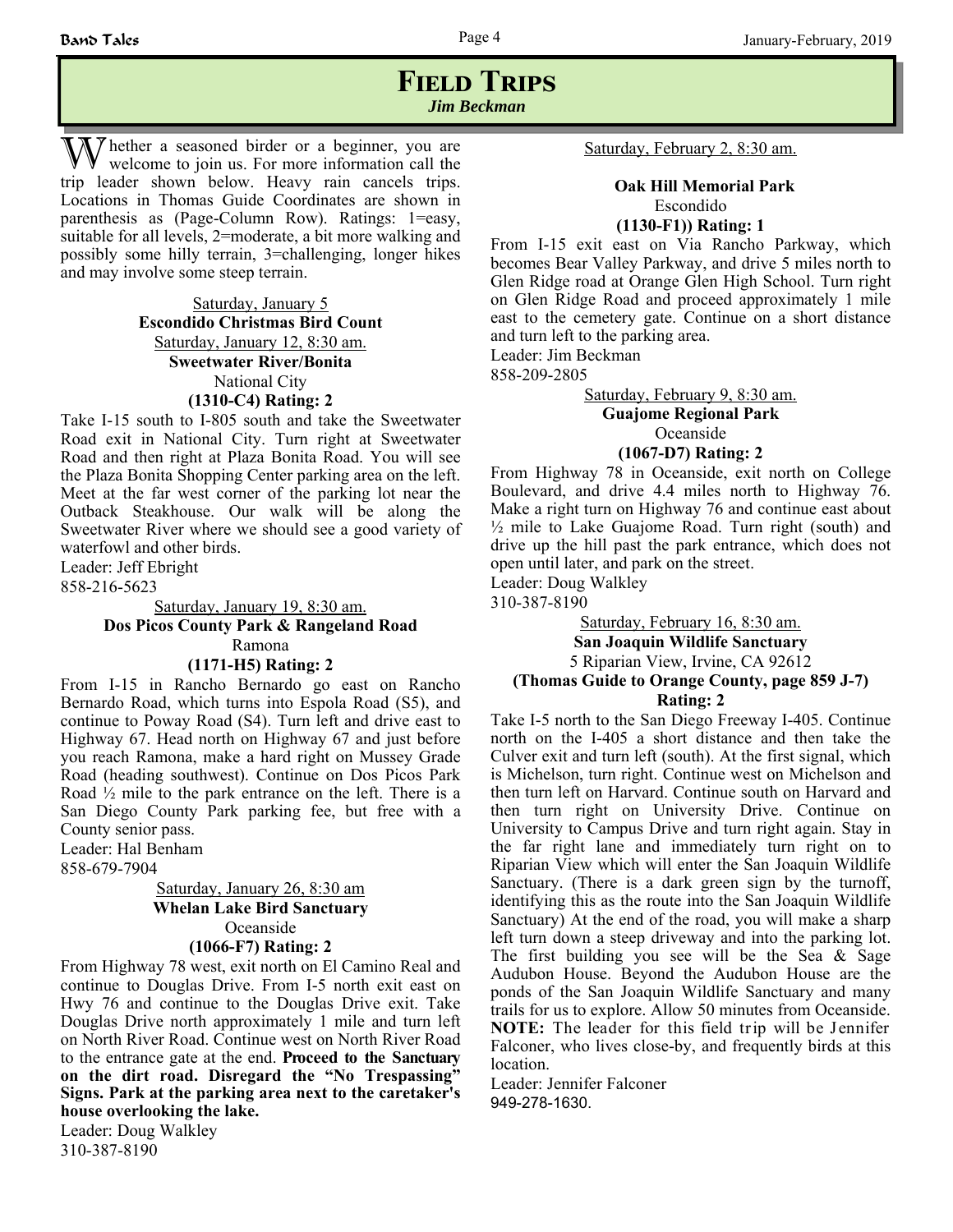#### Saturday, February 23, 8:30 am. **Santee Lakes** Santee

#### **(1231-A5) Rating: 2**

From I-15 go east on Highway 52. Exit at Mast Boulevard. Continue east on Mast Boulevard to Fanita Parkway. Turn right and continue south to the entrance to Santee Lakes on your right. Car entry fee is \$5.

**OR** from Mast Boulevard, turn left on Fanita Parkway, and continue north to Lake Canyon Dr. Turn right, park along the street, and walk through the open gate for **FREE**. Meet in the parking lot by the General Store between lakes 4 & 5. Leader: Tom Trowbridge 760-743-1052

Saturday, March, 2

**San Diego Bird Festival – No Scheduled Field Trip** 

For details see: https://sandiegoaudubon.org/

#### *(Continued from page 3)*

Being local everywhere means we can protect birds everywhere.

#### **Audubon Louisiana Grounded Airport Plans**

The plan to build a commercial airport on critically important bird habitat along the Louisiana coast hit some unexpected turbulence after Audubon Louisiana opposed the proposal and sounded the alarm with Audubon members across the state. After further review and consideration, Louisiana wisely rescinded the proposal. Of the 170 bird species reliant on Elmer's Island, the proposed site of the airport, 40 are of conservation concern. The state's decision is also good for the people of the Grand Isle community, as Elmer's Island is part of the Caminada Headland Beach and Dune Restoration project, a \$216 million, 1,000-acre restoration project the largest such project in the state's history and one that Audubon Louisiana staff advocated for as critical bird habitat and storm protection for communities.

#### **Community Scientists Helped Protect Tricolored Blackbirds**

Audubon continued its decade-long effort on behalf of this rare bird by partnering with farmers and government agencies to save 109,000 birds at 11 at-risk nesting colonies. More than 5,500 advocates submitted letters in support of a state-endangered species listing, bolstering our successful lobbying effort with the California State Fish and Wildlife Commission. After Audubon members and chapters participated in a triennial spring survey, Audubon scientists conducted a statistical analysis showing a population decline of more than 30 percent over the past decade. These and other findings provide evidence for a proposed listing under the federal Endangered Species Act. If the federal listing goes through, it will bring new protections for the Tricolored Blackbird—and further proof that the Audubon network provides a path for anyone to be part of a big win for a bird on the brink.

Atlanta's premiere park got a (chimney) swift makeover this year. The 24-foot-tall tower surrounded by native plants at Piedmont Park will hopefully coax a small population of Chimney Swifts to return to the area each spring and reverse the bird's population decline. Lillie Kline, habitat conservation program coordinator at Atlanta Audubon, led a team that added 27 species of insect- and bird-friendly plants from the Georgia piedmont ecoregion around the tower—a combination that should contribute to the species' conservation on a continental scale.

#### **Birmingham Audubon Saved Least Tern Eggs from Careless Beachgoers**

Heroes from Birmingham Audubon's coastal program wasted no time when they heard of beachgoers destroying hundreds of Least Tern eggs on a barrier island. Audubon scientists investigated and found a huge Least Tern colony of nearly 600 nests—and also evidence that humans had plundered the nests for eggs and piled them to overheat in the sun. Birmingham Audubon quickly protected the remaining nests and notified the U.S. Fish and Wildlife Service of the vandalism. Because the bird is federally protected under the Migratory Bird Treaty Act, the agency and the Department of Justice have since opened an investigation. Although the tern colony took a serious hit, the birds still managed to fledge 83 chicks this year.

#### **3. Urged Action on Federal Climate Policy**

Our warming planet is the biggest threat facing birds and people, and Audubon is firmly committed to finding bipartisan climate solutions. Last summer, for the **first time in a decade**, a Republican-led carbon-tax bill was introduced in Congress. While the bill wasn't perfect, beginning the conversation was critical: Putting a price on carbon is a proven way to reduce carbon pollution in our atmosphere. This fall another bipartisan carbon-pricing bill was introduced. Over 2,000 of you said that you wanted Congress to prioritize climate solutions, and when the 116th session of Congress begins in January, Audubon will be there too, advocating with our members across the country.

#### **4. Secured Water for Birds and People**

Water sustainability and a secure water future for birds and people is one of Audubon's core priorities. To support that, we advanced several key water protections this year. Working from West to East:

#### **California Allocates \$4 Billion Dollars for Water and Climate Work**

This past summer, voters in California approved Proposition 68, a \$4 billion bond measure that will fund programs for safe parks, clean water, natural resources, climate change preparedness, and relief for the Salton Sea. Audubon California was part of a broad coalition of organizations working closely with lawmakers during the 2017 legislative session to put Prop. 68 on the ballot. For the roughly one million people living around the Salton Sea and the birds of the Pacific Flyway, such as the Eared

#### **Chimney Swifts Got a New Home in Piedmont Park**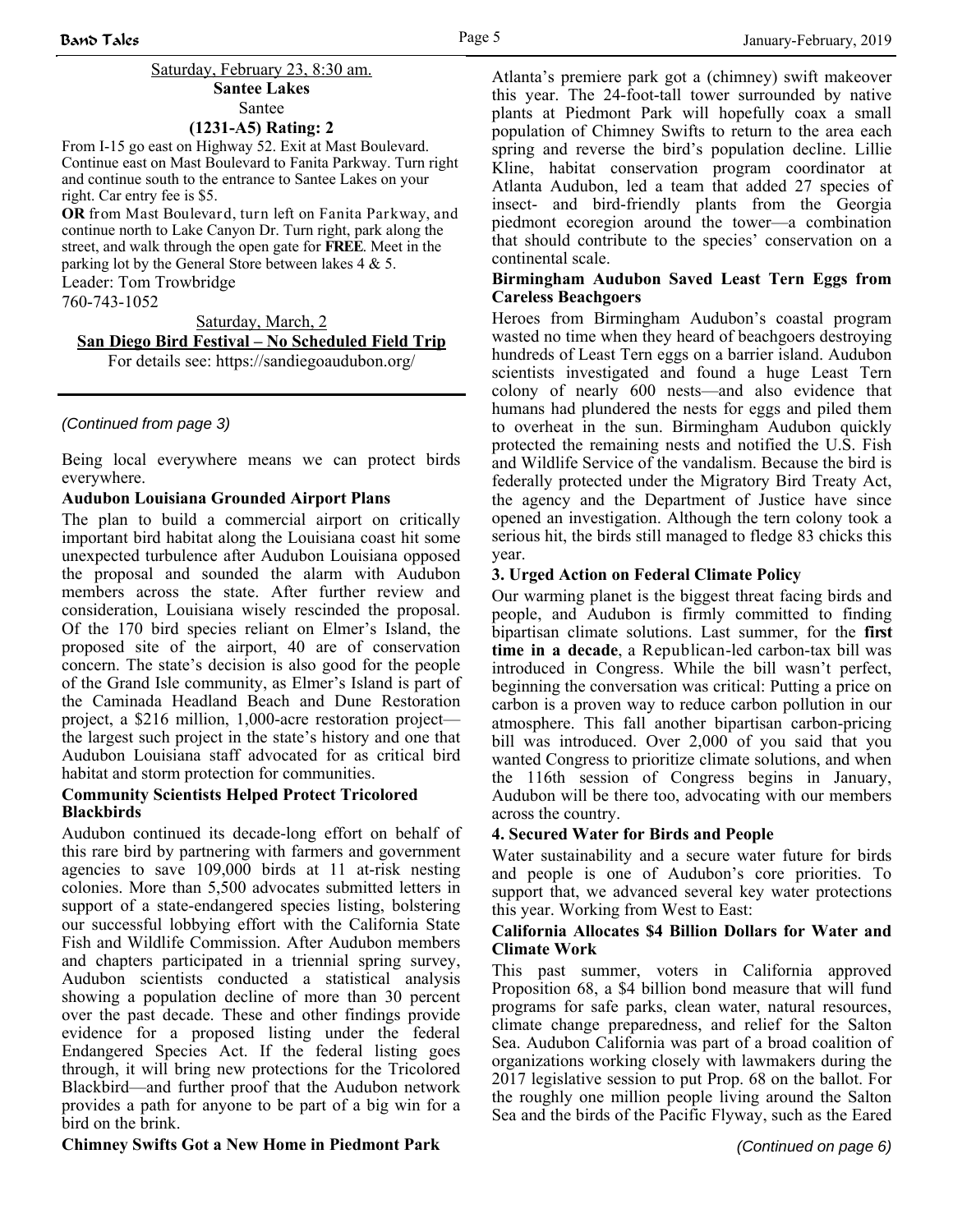

# **San Diego Bird Festival 2019**

## *Where Every Day is a Big Day*  **From February 27 to March 3, 2019 Marina Village Conference Center**

E ach spring is a busy time for birds and birders alike. It's also time for the biggest party San Diego Audubon Society can muster. It's time for the San Diego Bird Festival! Taking place at **Marina Village Conference Center,** located in the very birdy Mission Bay at 1936 Quivira Way, all of our activities will originate there, including pick-ups and drop-offs for our many field trips. Parking is plentiful and free.

**Registration is now open** - and you can do it all online. Go to **www. sandiegoaudubon.org/events/bird-festival**  and fill out the online form, select the activities you would like to join, and pay with your credit card. The system will even send you reminders as the festival approaches.There is a \$20 per person registration fee which covers the costs of breakfasts, refreshments and shuttle service for our hotel guests (our festival hotel is the Dana Resort).

Contact Jen Hajj, our Festival Coordinator by emailing **hajj@ sandiegoaudubon.org** for more information on volunteering, exhibiting, or donating silent auction items.



#### *(Continued from page 5)*

million for vitally important dust mitigation and habitat restoration at the Salton Sea. In 2019 Audubon will urge incoming Governor Newsom to make the Salton Sea a priority.

#### **Audubon Helped Push Drought Planning in the West**

Significant progress has been made among seven states that share Colorado River water. Arizona, Nevada, California, Colorado, New Mexico, Utah, and Wyoming—as well as Mexico (by a previous agreement, Minute 323)—would reduce water use to keep more water in the reservoirs and reduce the risk of catastrophic shortages. Doing nothing about the Colorado River's decline is too risky for people and birds. A drought agreement, if approved in early 2019, will benefit birds like the Western Yellow-billed Cuckoo, Southwestern Willow Flycatcher, Yellow Warbler, and Yuma Ridgway's Rail. The Western Rivers Action Network— Audubon's diverse coalition of more than 65,000 birders, hunters, anglers, and business leaders (including brewers) —were critical to advancing the issue.

#### **Lawmakers Approve Reservoir to Restore Everglades' Water**

*After a summer of water crises in Florida, Audubon secured one of the most important wins for America's Everglades in a decade with the approval of the Everglades Agricultural Area Reservoir project*

Grebe, Black-necked Stilt, and American White Pelican, this is a major win: The bond measure includes \$200 million for vitally important dust mitigation and habitat restoration at the Salton Sea. In 2019 Audubon will urge incoming Governor Newsom to make the Salton Sea a priority.

#### **Audubon Helped Push Drought Planning in the West**

Significant progress has been made among seven states that share Colorado River water. Arizona, Nevada, California, Colorado, New Mexico, Utah, and Wyoming—as well as Mexico (by a previous agreement, Minute 323)—would reduce water use to keep more water in the reservoirs and reduce the risk of catastrophic shortages. Doing nothing about the Colorado River's decline is too risky for people and birds. A drought agreement, if approved in early 2019, will benefit birds like the Western Yellow-billed Cuckoo, Southwestern Willow Flycatcher, Yellow Warbler, and Yuma Ridgway's Rail. The Western Rivers Action Network— Audubon's diverse coalition of more than 65,000 birders, hunters, anglers, and business leaders (including brewers) —were critical to advancing the issue.

#### **Lawmakers Approve Reservoir to Restore Everglades' Water**

After a summer of water crises in Florida, Audubon secured one of the most important wins for America's Everglades in a decade with the approval of the Everglades Agricultural Area Reservoir project. Thousands of Audubon advocates wrote lawmakers to support this critically needed restoration project, advancing it through both state and federal hurdles at record speed. An ecological treasure, the Everglades is home to 70 threatened and endangered species and more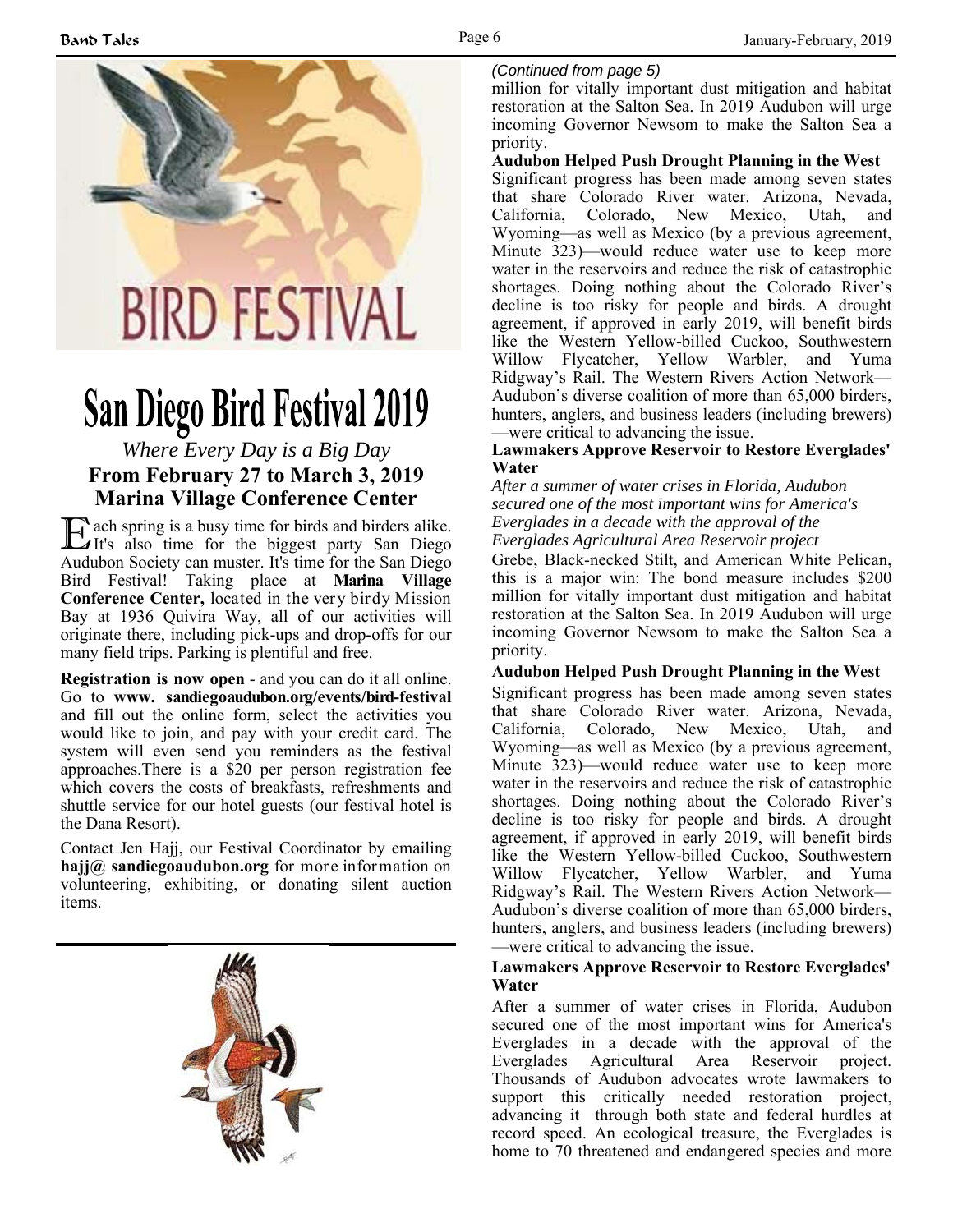than 300 native bird species. Its restoration will be the largest ecosystem conservation effort in the world.

#### **5. Protected an Additional 17,000 Acres of Natural Coastal Defenses**

This year, after Audubon's advocacy, Congress protected an additional 17,000 coastal acres in storm-prone states, including North and South Carolina, Delaware, and Florida. Hurricanes teach hard lessons and more cement isn't the answer. The bill amends the 1982 Coastal Barrier Resources Act, which removes federal support for risky development, saving taxpayers billions of dollars. Natural shorelines buffer the impact of storms for neighboring communities and provides important habitat for birds like the Red Knot, American Oystercatcher, and Piping Plover. In key states over 1200 of you helped propel this victory for birds.

#### **6. Opened a Cutting-Edge Nature Center: Discovery Center, Philadelphia**

Audubon's newest nature center, The Discovery Center, opened earlier this year in the Strawberry Mansion neighborhood of Philadelphia. The center is a partnership with Outward Bound and sits on a storied Philadelphia landmark that is also a critical habitat for more than 150 migratory and resident bird species. The nature-focused educational facility will develop diverse programing opportunities in response to community needs and interests. These will include more traditional Audubon offerings, such as nature and bird walks, and also yoga, cooking, art and other activities designed in partnership with community leaders to introduce residents to Audubon in new ways.

Audubon's 41 centers welcome one million people each year and serve many of the nation's largest metropolitan areas, from Los Angeles and Dallas to Seattle, connecting people to many of America's most treasured ecosystems, including the Everglades, the Platte River, and San Francisco Bay. It is the largest nonprofit network of nature conservation and education centers in the United States and they hold enormous potential to create educational, recreational, and professional opportunities for young people and develop a new generation of conservation leaders. To support that mission, Audubon Board Chair Maggie Walker recently invested \$5 million.

#### **7. Planted More Plants for More Birds**

In 2018, Audubon's Coleman and Susan Burke Center for Native Plants planted, sold, and donated 78,300 native plants, directly reached 85,200 people, and engaged over 300 community partners. Year to date 89,000 people have found native plants for their gardens or balcony box using Audubon's Plants for Birds guide. Just type in your zip code to get a list of plants for your area. Planting native plants is an easy thing we can all do to help provide support for birds along their migration journey or for resident birds who are trying to adapt to our warming planet. Audubon chapters across the country are leading innovative native plant programs with local partners such as:

Black River Audubon Society in Elyria Ohio, which transformed a formerly blighted riverside site into a park that supports birds and provides welcome green space to the community, with their input and involvement.

Southwest New Mexico Audubon Society provided hundreds of native plants to community members at a municipal event in Silver City, New Mexico, as part of their B3 initiative (birds, bees and butterflies).

Elisha Mitchell Audubon Society in Asheville, North Carolina, created a Friendship Garden full of native plants with a local Hispanic Catholic Church.

#### **8. Preserved Conservation Funding in 2018 Farm Bill**

With Audubon's advocacy, conservation funding in the 2018 Farm Bill overall held steady and support for wildlife habitat doubled. This funding will enable Audubon to continue its work with dairy farmers in California to save Tricolored Blackbirds (see #2 above) and will assist farmers in Audubon's Conservation Ranching Program who are adopting grazing practices that are bird-friendly.